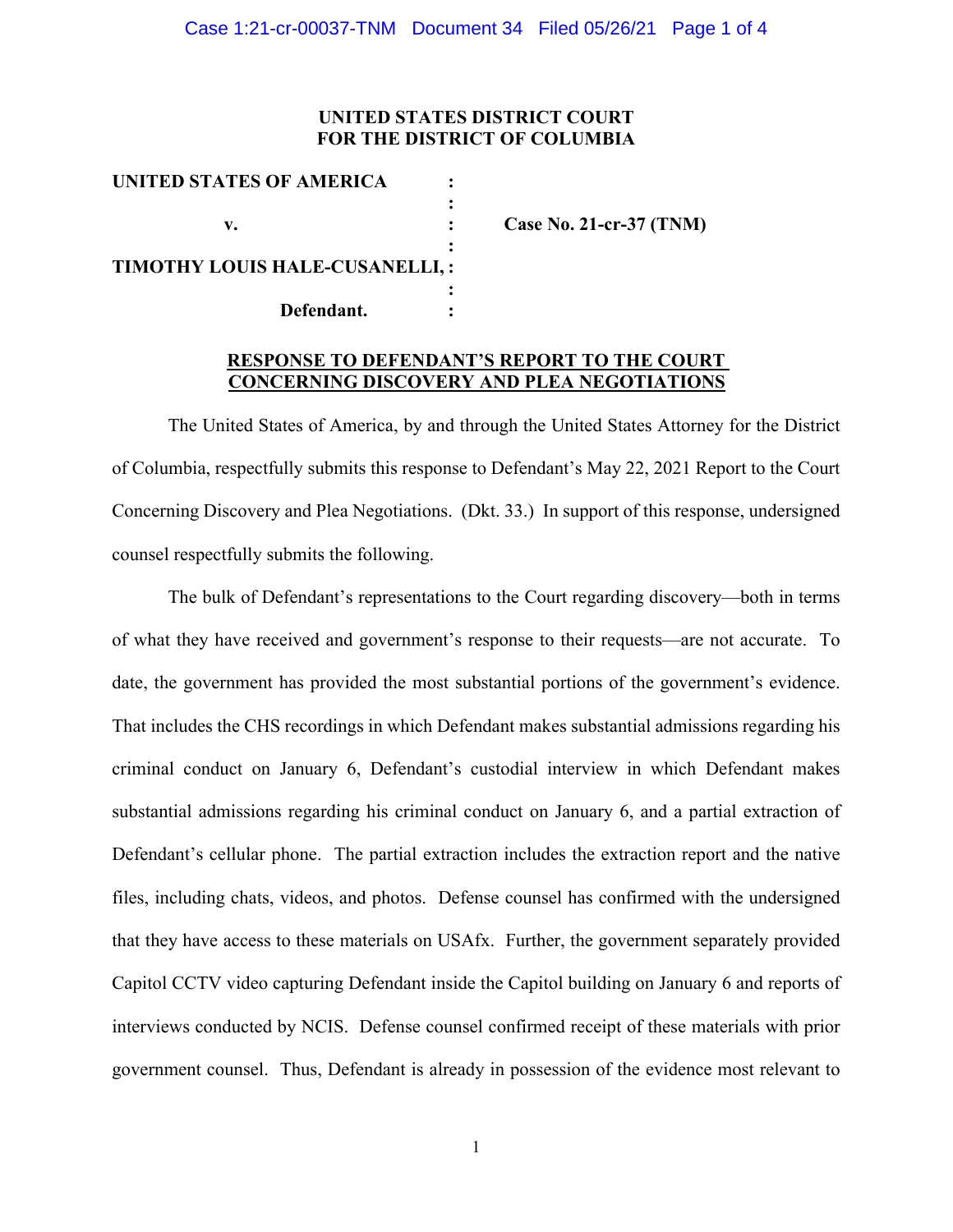#### Case 1:21-cr-00037-TNM Document 34 Filed 05/26/21 Page 2 of 4

detention proceedings and to Defendant's conduct on January 6, and has been in receipt of these materials since before the last status hearing on May 12, 2021.

Further, on or about April 28, 2021, the government sent the full extraction of Defendant's cellular phone on a zip drive that defense counsel was unable to access due to an encryption issue. After defense counsel was unable to open the zip drive, the government sent the extraction again on Blu Ray discs. Defense counsel did not have a Blu Ray player, and rather than acquire one, defense counsel requested that the government provide the extractions again on a hard drive of their choosing. The government agreed to accommodate this request and has arranged for the extraction to be downloaded and reproduced—which, due to its size, took time—on defense counsel's hard drive. The government informed defense counsel on May 25, 2021 that their hard drive is ready for pickup. The government's discovery obligation is to produce evidence. The government produced the extraction on or about April 28, 2021, and has since been working with defense counsel to reproduce this material in their preferred format.

The government's investigation into Defendant's conduct and the conduct of many others during the Capitol Attack is ongoing. The investigation and prosecution of the events on January 6 will likely be one of the largest in American history, both in terms of the number of defendants prosecuted and the nature and volume of the evidence. Over 400 individuals have been charged in connection with the Capitol Attack. The spectrum of crimes charged and under investigation in connection with the Capitol Attack includes (but is not limited to) trespass, engaging in disruptive or violent conduct in the Capitol or on Capitol grounds, destruction of government property, theft of government property, assaults on federal and local police officers, firearms offenses, civil disorder, obstruction of an official proceeding, possession and use of destructive devices, and conspiracy.

2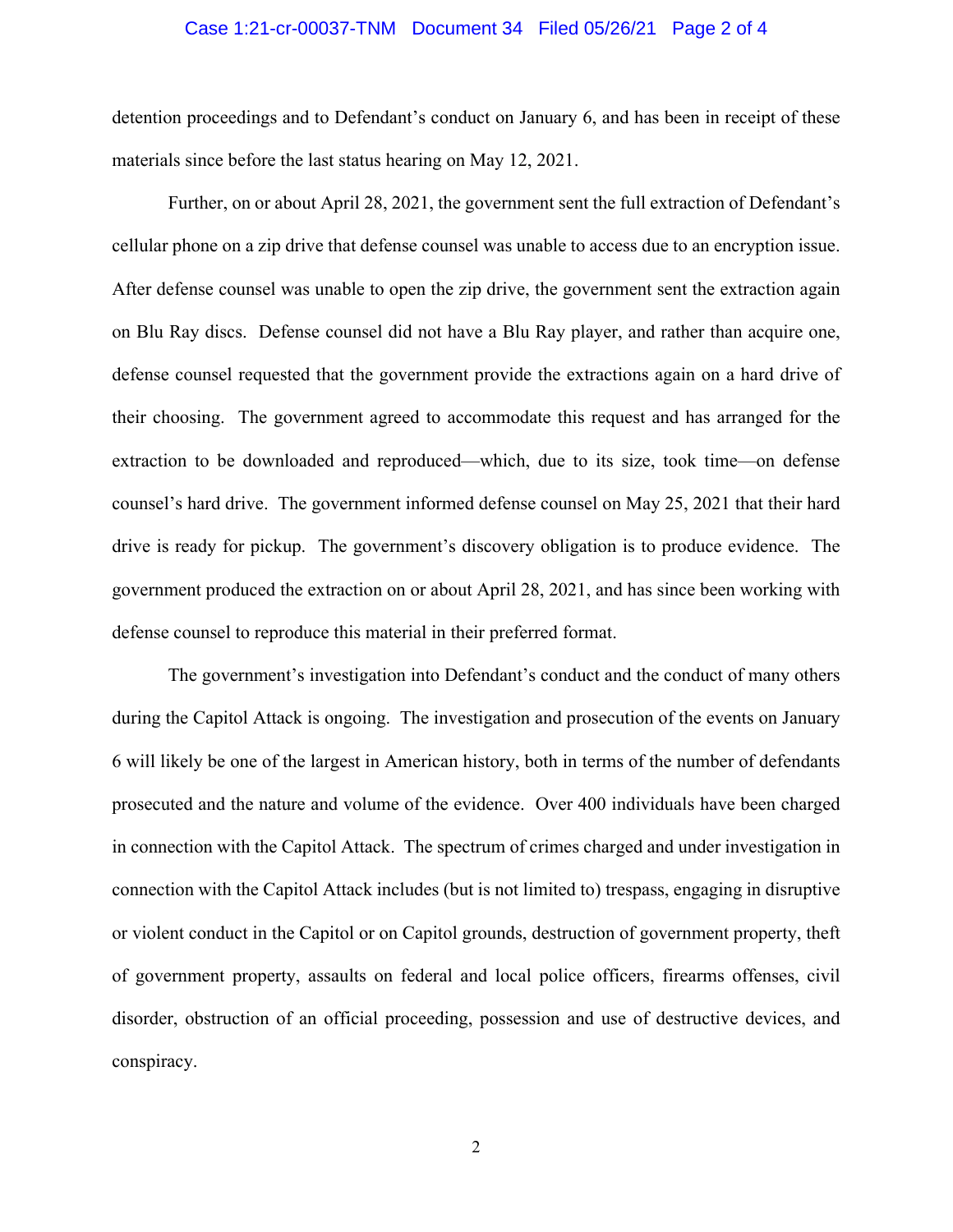### Case 1:21-cr-00037-TNM Document 34 Filed 05/26/21 Page 3 of 4

Defendants charged and under investigation come from throughout the United States, and a combined total of over 1,000 search warrants have been executed in almost all fifty states and the District of Columbia. Multiple law enforcement agencies were involved in the response to the Capitol Attack, which included officers and agents from U.S. Capitol Police, the District of Columbia Metropolitan Police Department, the Federal Bureau of Investigation, the Department of Homeland Security, the Bureau of Alcohol, Tobacco, Firearms and Explosives, the United States Secret Service, the United States Park Police, the Virginia State Police, the Arlington County Police Department, the Prince William County Police Department, the Maryland State Police, the Montgomery County Police Department, the Prince George's County Police Department, and the New Jersey State Police. Documents and evidence accumulated in the Capitol Attack investigation thus far include: (a) more than 15,000 hours of surveillance and body-worn camera footage from multiple law enforcement agencies; (b) approximately 1,600 electronic devices; (c) the results of hundreds of searches of electronic communication providers; (d) over 210,000 tips, of which a substantial portion include video, photo and social media; and (e) over 80,000 reports and 93,000 attachments related to law enforcement interviews of suspects and witnesses and other investigative steps. As the Capitol riot investigation is still on-going, the number of defendants charged and the volume of potentially discoverable materials will only continue to grow. In short, even in cases involving a single defendant, the volume of discoverable materials is likely to be significant.

The government is aware of and takes seriously its obligations pursuant to Federal Rule of Criminal Procedure 16 and Local Criminal Rule 5.1(a), the provisions of *Brady v. Maryland*, 373 U.S. 83, 87 (1963), *Giglio v. United States*, 405 U.S. 150, 153-54 (1972), and the Jencks Act, 18 U.S.C. § 3500. The government has worked diligently to produce discoverable material in its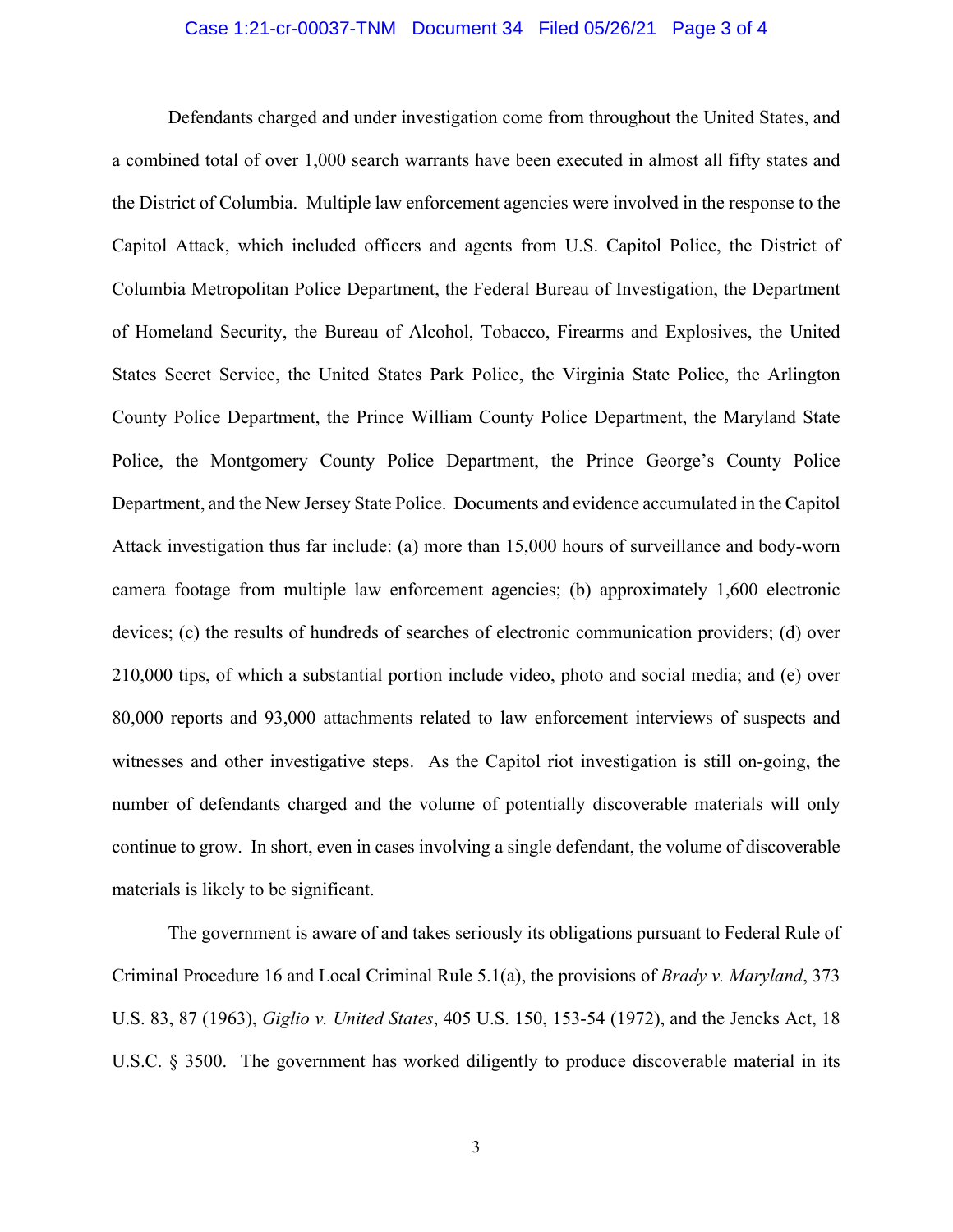### Case 1:21-cr-00037-TNM Document 34 Filed 05/26/21 Page 4 of 4

possession and will continue to do so as this investigation proceeds. The government has attached to this filing a comprehensive notice of discovery, sent to defense counsel earlier today, listing everything that defense counsel has received to date.

As for the status of plea discussions, the Defendant is correct that no formal plea offer has been made. However, the government and defense have engaged in preliminary discussions regarding the charges that will likely be required in order to resolve this case prior to trial.

In light of the above, the government will, at the next status hearing, request that the Court grant a motion for a 60-day continuance of the above-captioned proceeding, and that the Court exclude the time within which trial must commence under the Speedy Trial Act, 18 U.S.C. § 3161 *et seq*., on the basis that the ends of justice served by taking such actions outweigh the best interest of the public and the defendant in a speedy trial pursuant to the factors described in 18 U.S.C. §  $3161(h)(7)(A), (B)(i), (ii), and (iv).$ 

The government takes no position on Defendant's request for replacement counsel.

WHEREFORE, the government respectfully submits this response to Defendant's Report, (Dkt. 33.), informing the Court of the status of discovery and plea negotiations.

Respectfully submitted,

CHANNING D. PHILLIPS Acting United States Attorney DC Bar No. 415793

 $Bv:$ KATHRYN E. FIFIELD Trial Attorney Detailed to the District of Columbia United States Attorney's Office 555 4th St. NW Washington, D.C. 20530 Kathryn.fifield@usdoj.gov (202) 320-0048 *Kathryn E. Fifield*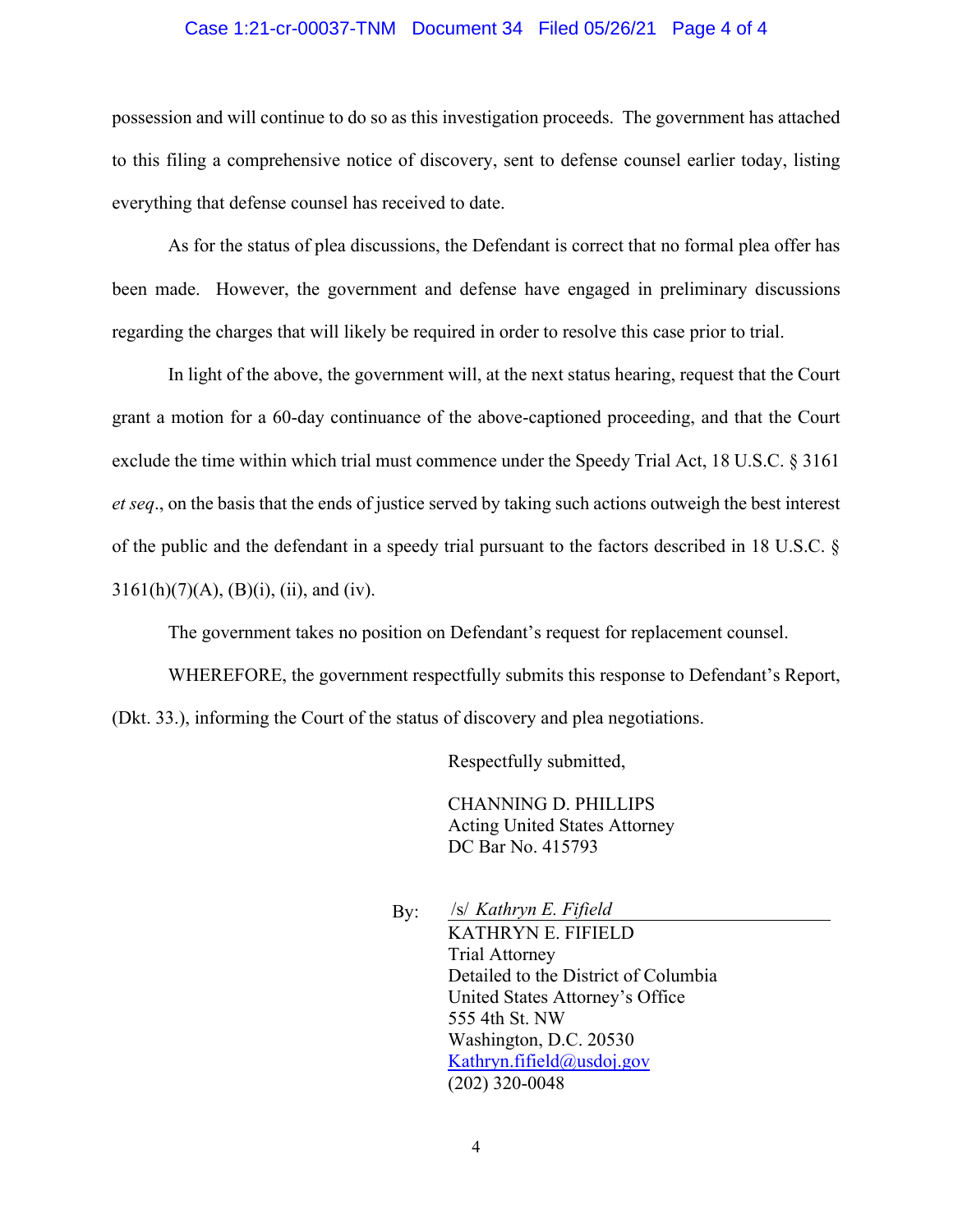# Case 1:21-cr-00037-TNM Document 34-1 Filed 05/26/21 Page 1 of 3



U.S. Department of Justice

Channing D. Phillips Acting United States Attorney

*District of Columbia*

*Judiciary Center 555 Fourth St., N.W. Washington, D.C. 20530*

May 26, 2021

Jonathan Zucker jonathansuckerlaw@gmail.com

> Re: *United States v. Timothy Hale-Cusanelli* Case No. 21-cr-37

Dear Counsel:

Below is a list of everything provided by the government as part of preliminary discovery, to date:

- Video recording of custodial interview of Defendant Hale-Cusanelli produced via USAfx on February 22, 2021.
- Bulk report of interviews conducted by NCIS produced via email on March 7, 2021.
- Report of interview conducted by NCIS of Sergeant John Getz produced via email on March 8, 2021.
- Partial extraction of Apple iPhone includes Cellebrite Extraction Report (PDF 1209 pages) and native files most relevant to Defendant's detention proceedings and conduct on January 6, 2021. Produced via USAfx on March 11, 2021.
- Capitol Surveillance CCTV produced via USAfx in connection with another defendant represented by defense counsel on March 31, 2021. Upon information and belief, you confirmed receipt of this video with prior government counsel. Reproduced in the USAfx folder for this case on May 25, 2021. **The Government has designated these files Highly Sensitive under the Protective Order issued in this case**.
- CHS video and audio recordings produced via USAfx on May 7, 2021. **The Government has designated these files Sensitive under the Protective Order issued in this case**.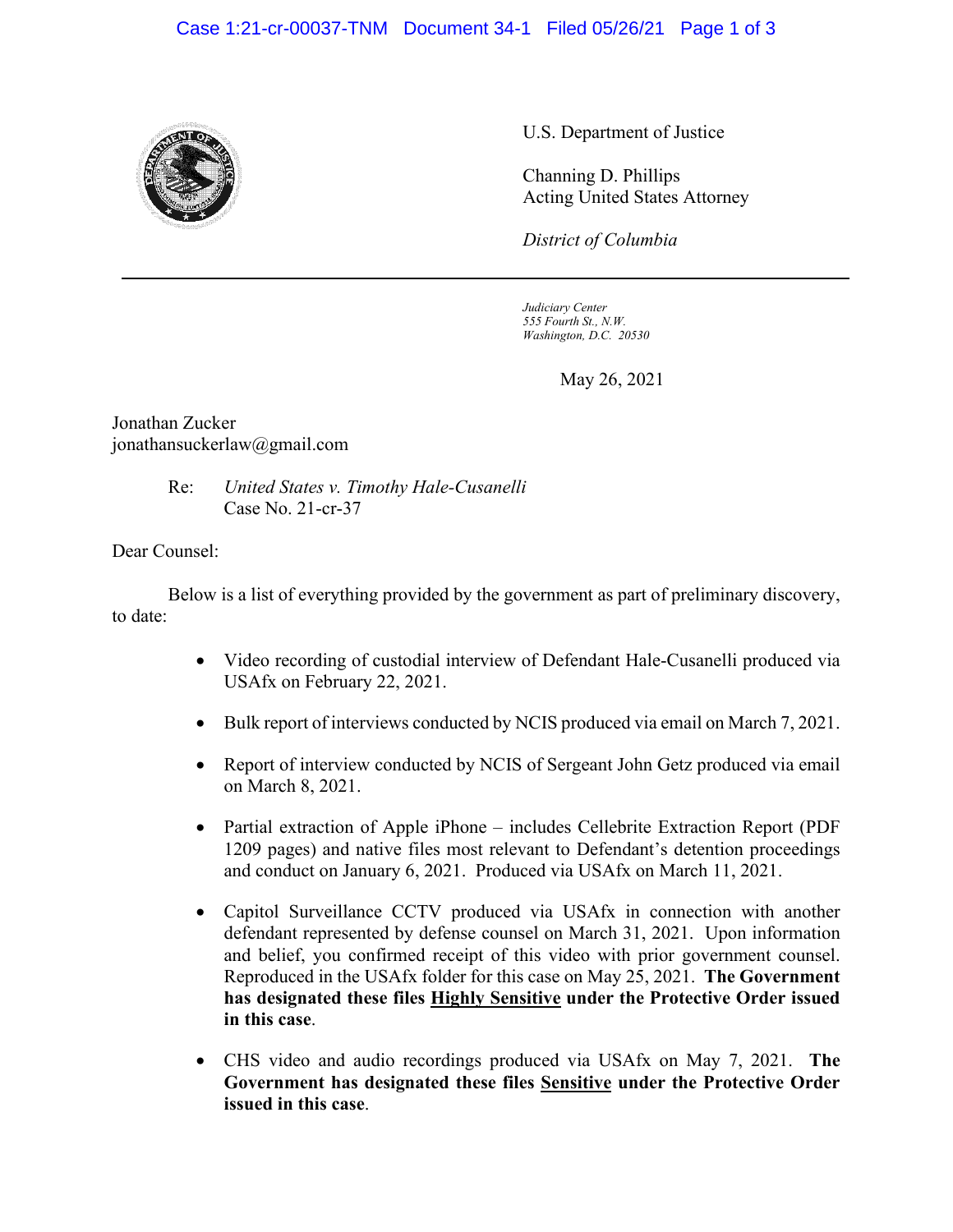- Cellebrite Extraction Report (PDF 63073 pgs): iPhone 6s (A1633), MSISDN 7328105132, ISMI 310120163205040. Produced via USAfx on May 7, 2021.
- Full extraction of Defendant's Apple iPhone produced on encrypted zip drive on or about April 28, 2021, on Blu Ray discs on or about April 28, 2021, and on defense counsel's hard drive on or about May 25, 2021.

Due to the extraordinary nature of the January 6, 2021 Capitol Attack, the government anticipates that a large volume of materials may contain information relevant to this prosecution. These materials may include, but are not limited to, surveillance video, statements of similarly situated defendants, forensic searches of electronic devices and social media accounts of similarly situated defendants, and citizen tips. The government is working to develop a system that will facilitate access to these materials. In the meantime, please let me know if there are any categories of information that you believe are particularly relevant to your client.

The discovery is unencrypted. Please contact me if you have any issues accessing the information, and to confer regarding pretrial discovery as provided in Fed. R. Crim. P. 16.1.

This material is subject to the terms of the Protective Order issued in this case.

I recognize the government's discovery obligations under *Brady v. Maryland*, 373 U.S. 83 (1963), its progeny, and Rule 16. I will provide timely disclosure if any such material comes to light. Consistent with *Giglio*, *Ruiz*, and 18 U.S.C. § 3500, I will provide information about government witnesses prior to trial and in compliance with the court's trial management order.

I request reciprocal discovery to the fullest extent provided by Rule 16 of the Federal Rules of Criminal Procedure, including results or reports of any physical or mental examinations, or scientific tests or experiments, and any expert witness summaries. I also request that defendant(s) disclose prior statements of any witnesses defendant(s) intends to call to testify at any hearing or trial. *See* Fed. R. Crim. P. 26.2; *United States v. Nobles*, 422 U.S. 255 (1975). I request that such material be provided on the same basis upon which the government will provide defendant(s) with materials relating to government witnesses.

Additionally, pursuant to Federal Rules of Criminal Procedure 12.1, 12.2, and 12.3, I request that defendant(s) provide the government with the appropriate written notice if defendant(s) plans to use one of the defenses referenced in those rules. Please provide any notice within the time period required by the Rules or allowed by the Court for the filing of any pretrial motions.

I will forward additional discovery as it becomes available. Also, please download all material from the folder "Discovery Production 5.7.21" due to USAfx time restriction of 60-days before all material will be removed. If you have any questions, please feel free to contact me.